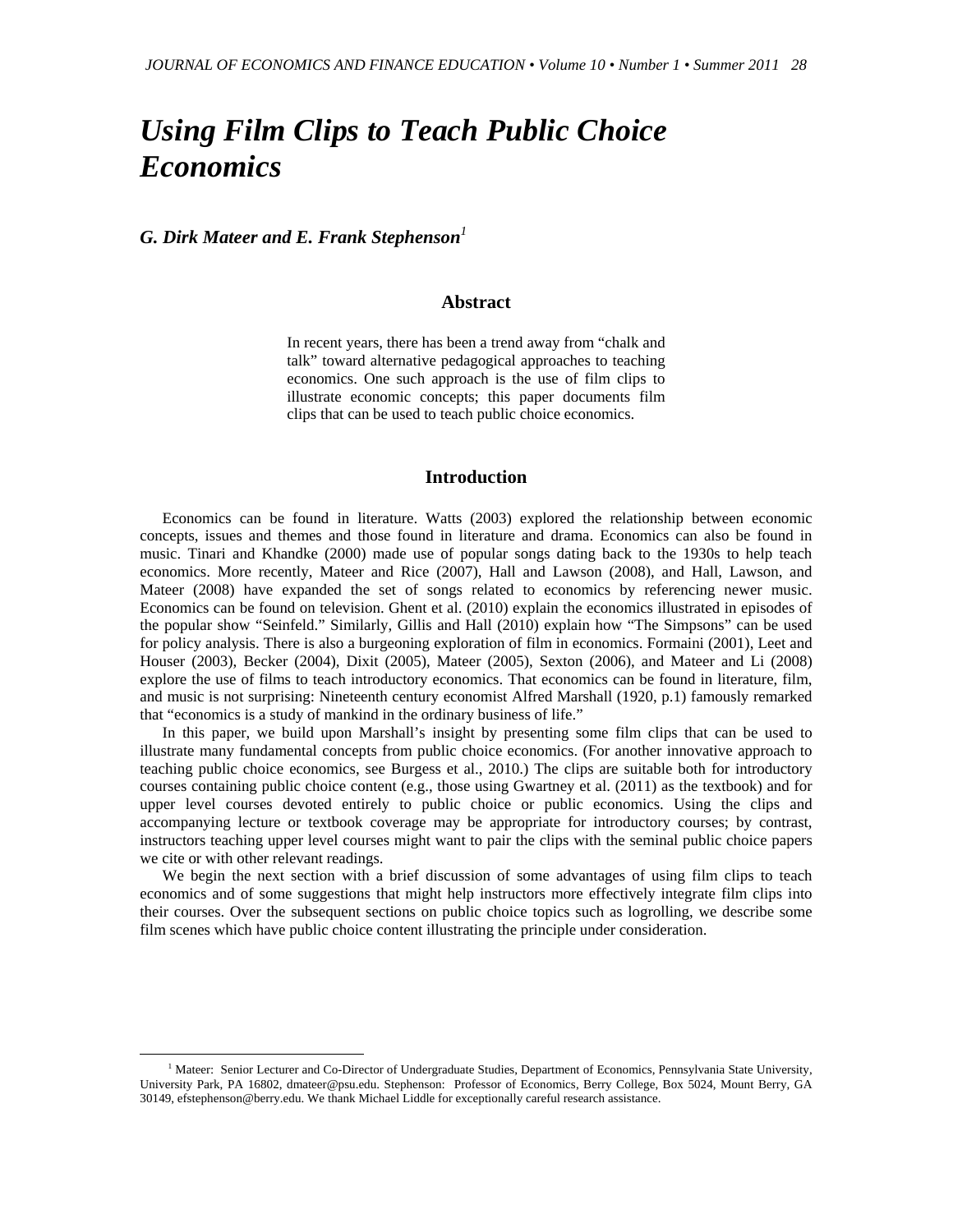# **Advantages and Advice for Using Film Clips to Teach Economics**

#### *Advantages*

The use of media provides a unique communication medium that motivates and reinforces learning. Serva and Fuller (2004) argue that current methods of evaluating learning and instruction have not kept pace with changes in learning theory, or with the transformed technological infrastructure of the modern classroom. They then demonstrate how effective media use—which is typically not measured in traditional teaching evaluation instrumentation—is an important dimension of the classroom experience and how effective media use can play a large role in explaining student perceptions of instructional performance*.*

In addition, media complements many traditional approaches to learning. The method is engaging, aids student retention, motivates interest in the subject matter, and helps illustrate the relevance of many concepts. Utilizing media increases the efficiency of the learning process and helps to transfer knowledge by actively engaging the audience or learner. For example, effective instructors attempt to support positive transfer of information by building bridges between students' knowledge and the learning objectives of the course. As a consequence, the use of media serves as a scaffold to help transfer knowledge from the instructor to the student.

Neuroscience research on brain functioning has documented differences in functioning between the left and right hemispheres of the brain. The left brain specializes in digital, deductive tasks that characterize oral and written media, while the right brain specializes in iconic, intuitive tasks that characterize visual media, especially the visual and sound characteristics of film (Springer and Deutsch 1998). These differences in brain functioning patterns argue for the use of instructional media to activate both sides of a person's brain. Research findings suggest that people likely use different cognitive systems to process verbal and visual media. Some evidence suggests that people learn abstract, new, and novel concepts more easily when presented in both verbal and visual form (Salomon 1979). Other empirical research shows that visual media make concepts more accessible to a person than text media and help with later recall (Cowen 1984). Building on the work of others, Willingham (2009) asks a simple question to make his point, "Why do students remember everything that's on television and forget what we lecture?" The answer, Willingham suggests, is because visual media helps students retain concepts and ideas. Bransford, Brown, and Cocking (1999) also note the crucial role that technology plays for creating learning environments that extend the possibilities of one-way communication media, such as movies, documentaries, television shows, and music into new areas that require interactive learning like visualizations and student-created content.

#### *Advice*

We turn now to a few brief suggestions for smoothly incorporating film clips into economics courses. Instructors should begin by locating the clip they intend to use in class. Clips can sometimes be found on YouTube, though they are often later removed for copyright infringement. Hence in our experience it is usually best to obtain a DVD copy of the film; we find that Netflix works well for this purpose, though one might also check DVDs out from libraries or purchase copies of films that are likely to be used repeatedly over many semesters. The increasing availability of streaming video from Netflix and other providers makes film access even easier.

Instructors should preview film clips before class to make sure that the content of the clip matches the day's learning objectives and to prepare any remarks necessary to help students put the clip in context. The remarks about the clip's context are particularly important to ensure the effectiveness of films that are unfamiliar to many students. Previewing is also recommended because many films contain violence, foul language, or other content that some students or instructors find objectionable.

On the day of class, instructors should pre-position clips before class so that playing a clip doesn't break the flow of class or waste time. (Technologically savvy instructors, or those with robust tech support, can use special software to extract clips from the full films; the clips can then be saved to a hard drive and viewed via a media player or embedded in a powerpoint presentation.) Student attention can wane quickly while an instructor queues up a clip so it is probably advisable not to use clips from more than one or two films in each class meeting. (Though we are not aware of any research on optimal clip length for maintaining student attention, we think keeping clips to one to two minutes normally works best.) Pre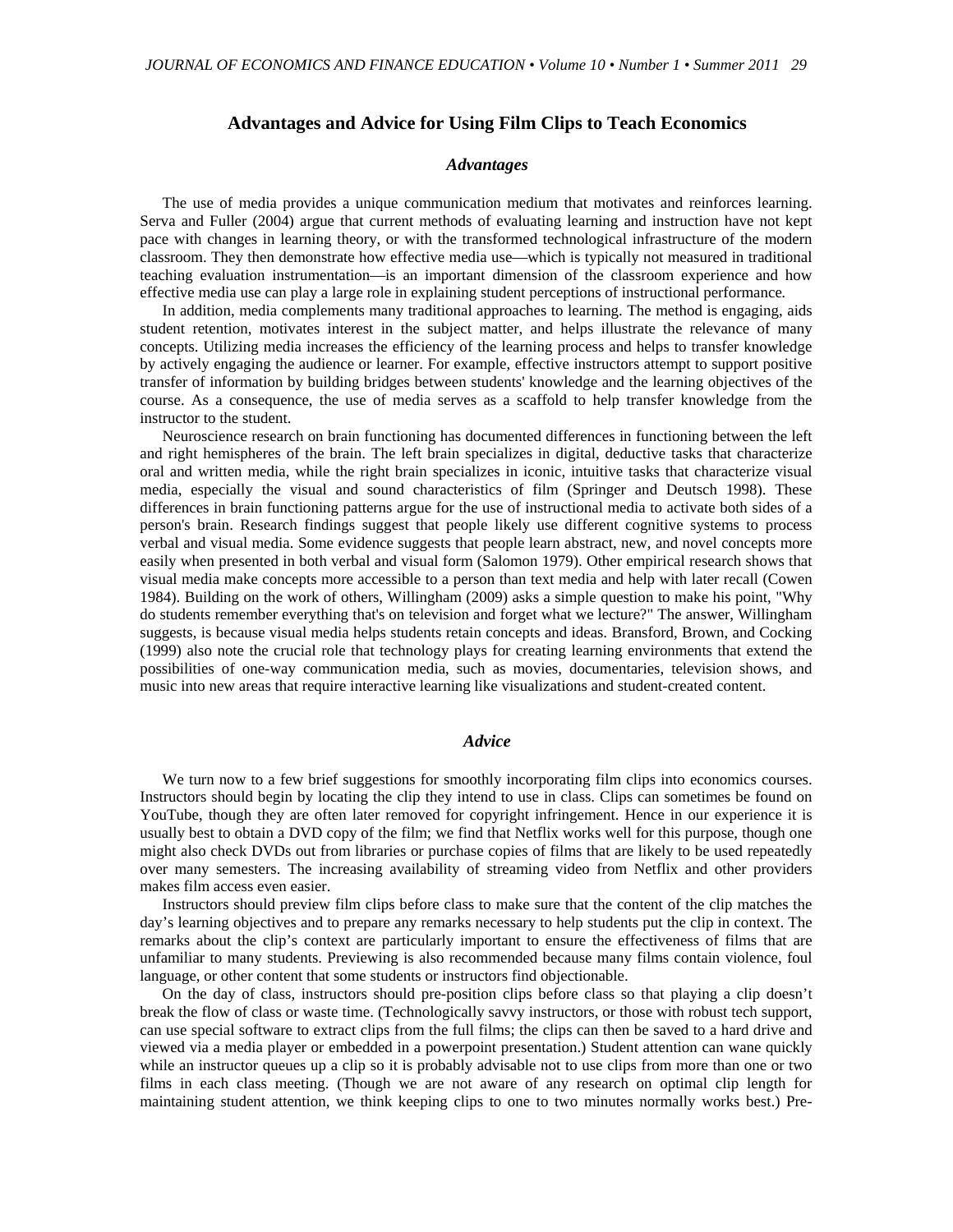positioning clips also gives instructors an opportunity to make sure the audiovisual equipment in their classrooms is functioning properly.

In class, instructors have a choice about how to work clips into their lectures. One approach is to begin with a clip and let the class discussion of the behavior observed in the clip lead students to the concept being introduced. Alternatively, instructors can lecture on a topic and follow with one or more film clips to illustrate and reinforce the concept. (Having students view clips that are publicly available outside of class can form the basis of homework assignments and can conserve scarce class time.)

One question that inevitably arises is concern over the copyright issues that accompany using film clips and other media in teaching. The classroom use of film scenes, music, and content found on the internet, falls under the fair use exemption in the Federal Copyright Act (Section 110.1, in the Federal Copyright Act, Public Law 94-553, Title 17). The display of copyrighted materials during face-to-face teaching permits the instructor to show entire feature length films under most circumstances. The crucial distinction to understand is that the public showing of any media is narrowly defined for educational purposes and the instructor must take steps to ensure that the copyright holder's interests are protected. Changes in the way that the Federal Copyright Act has been interpreted have expanded the fair use exemption for educators (Kolowich 2010). Despite the recent relaxation of standards, placing copyrighted material on the internet, even for class purposes, is still probably outside the fair use exemption. For this reason, the promulgation of education-related media over the internet has been severely limited.

Enough of the previews. In the following sections of the paper we outline some film clips that can be used to teach major concepts from public choice economics. For some concepts, we present several films with relevant clips; in these cases instructors might want to focus on the one or two films that best match their presentation of the material at hand. (Some "outtakes"—films with public choice content that we omitted from this paper for brevity as well as future films in which we identify clips useful for teaching public choice economics will be posted on the website www.moviesforecon.com.) In some cases, the relevant public choice topic develops over several scenes of a film so the film will have multiple times listed. Instructors who don't want to skip from one scene to another may, of course, run longer film segments rather than skipping action unrelated to the public choice concept.

# **Foundations of Public Choice Economics**

The hallmark of public choice economics is the assumption that people act purposefully in pursuit of their desired, often self-enriching, ends in the political arena just as they do in other aspects of their lives. The public choice approach stands in contrast to a bifurcated view of human behavior in which people make "economic" decisions such as consumption and labor supply based on self-interest while making "political" decisions with an eye toward "the public interest." Tullock et al. (2002, p. 5) explain:

[I]ndividuals who enter a supermarket and purchase items of their choice are assumed, when they enter the voting booth, to vote not for the politicians and laws that will benefit themselves, but for politicians and laws that will benefit the nation as a whole. People in the supermarket mainly buy [the goods] that benefit themselves and their families. However, when individuals become politicians, a transformation is assumed to occur so that a broader perspective guides them to make morally correct decisions rather than follow the course of behavior that pleases the interest groups that supported them or the policies that may lead to reelection.

In treating the person who enters the voting booth or holds elective office as the same person who enters the supermarket public choice assumes, in the words of McChesney and Shughart (quoted in Tullock et al. 2002, p. 3), that "homo politicus and homo economicus are the same."

The fundamental self-interestedness premise of public choice is evident in 1992's "The Distinguished Gentleman" (7:50-9:35, 15:00-16:35). Eddie Murphy plays a small time con man who, after overhearing his congressman (played by James Garner) and a key supporter talking about the perks that the congressman receives from being in office, remarks "I am definitely in the wrong business." The congressman dies soon thereafter and we observe Eddie Murphy's character telling his con job partners that he's going to run for Congress because "Washington, D.C., that's where the money is."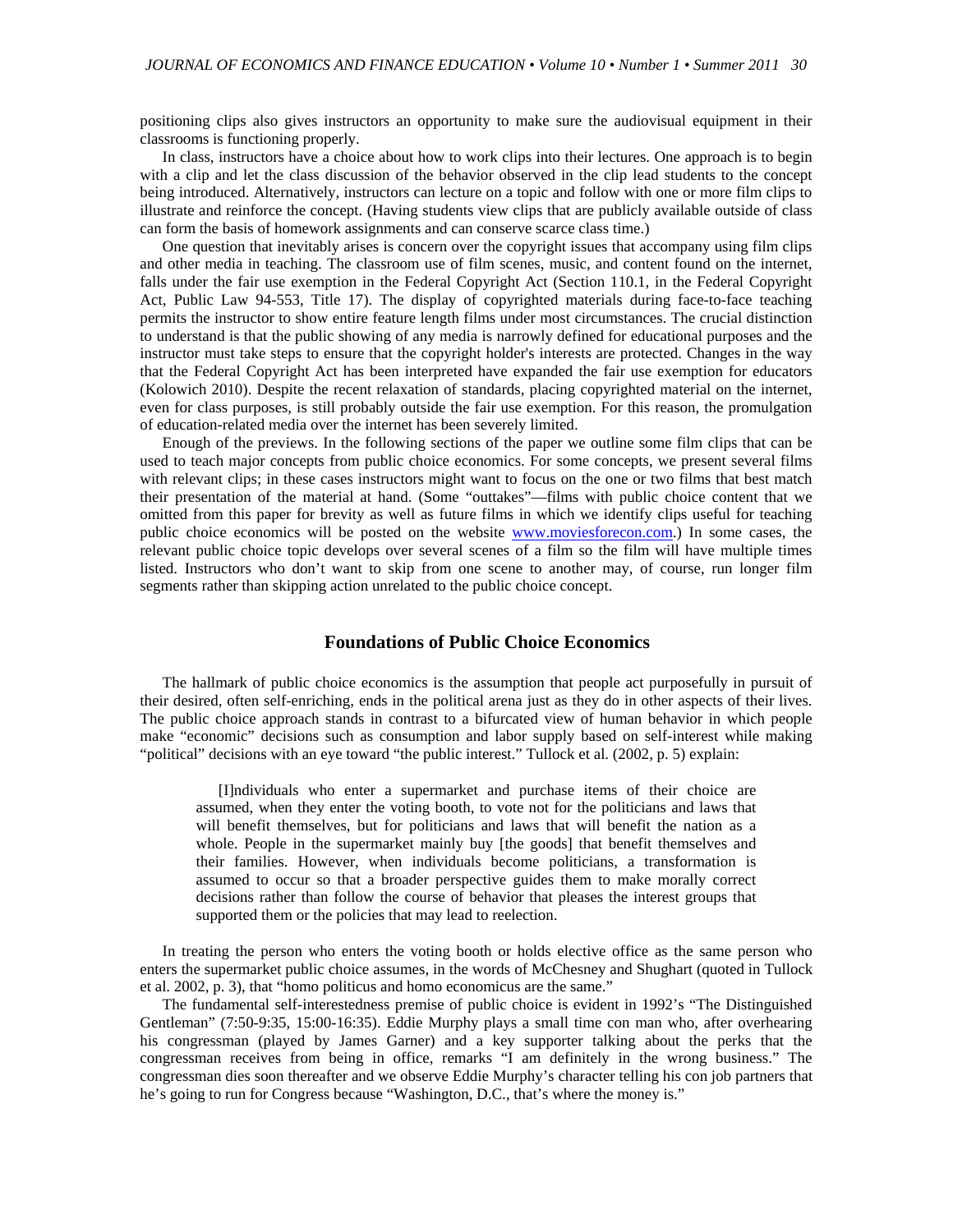We also see the same principle illustrated in "Cloudy with a Chance of Meatballs" (9:05- 9:40, 10:40- 11:20, and 14:05-14:35), an animated film from 2009. The mayor of a remote island with a declining sardine fishing industry creates a theme park called Sardine Land ostensibly to attract tourists. His real motive, as he tells us in the clip, is bolstering his public image because he aspires to be "one big mayor." The mayor's desire for self-aggrandizement can foster a discussion of non-remunerative gains such as power or prestige that self-interested politicians might seek.

The classic 1939 film "Mr. Smith Goes to Washington" has a snip that allows a deeper discussion about the public choice perspective of politicians. In the scene (1:19:15 to 1:22:00), Sen. Jefferson Smith (portrayed by Jimmy Stewart) confronts the long serving and ethically compromised Sen. Paine (played by Claude Rains). Paine responds to Smith's moral indignation (Smith has just learned that Paine is part of a corrupt dam deal) by saying that he came to Washington with Smith's idealism but learned to cut deals on behalf of his constituents. The suggestion is that politicians respond to their institutional environment rather than being morally flawed (or flawless) characters.

One incentive that politicians seeking re-election might have is the use public funds to curry favor with voters. "All the King's Men," winner of the 1950 Oscar for Best Picture, depicts (1:22:25-1:24:05) Gov. Willie Stark (a thinly disguised version of Louisiana Gov. Huey Long in an Academy Award winning performance by Broderick Crawford) building bridges, schools, and other public works and having them named for him. Similar behavior is implied in a brief clip from 1998's "Pentagon Wars" (7:50-8:35). Gen. Partridge (played by Kelsey Grammer) is on the phone explaining how military procurement has been used to influence the voters of states represented by Congressmen and Senators who support military spending. We hear Gen. Partridge saying of one member of Congress that the Pentagon has "papered his state with contracts."

#### **Bureaucracy**

Rather than viewing bureaucrats as selfless public servants, Niskanen (1971) presents a model of a budget-maximizing bureau. Clips from several films are useful for discussing Niskanen's work and other aspects of bureaucratic behavior.

In 2009's "Public Enemies" (16:35-20:20), we see J. Edgar Hoover (portrayed by Billy Crudup) testifying before a Congressional committee in an attempt to obtain additional funds for the FBI. Senator McKellar (played by Ed Bruce) says Hoover wants more money for the bureau than crooks have stolen and denies Hoover's request. Hoover then instructs his press aide to leak criticism of Sen. McKellar to newsman Walter Winchell and says of McKellar "we will not contest him in this committee room but we will fight him on the front page." Hoover also instructs his agents to go after the high profile bank robber John Dillinger in order generate favorable publicity for the bureau and holds a press conference to declare that the pursuit of Dillinger will be the country's "first war on crime."

Budget maximizing bureaucratic behavior is also implied by a clip (17:30-23:25) from 1998's "Pentagon Wars." Air Force Col. Burton (portrayed by Cary Elwes) is appointed by Congress to oversee development of the Army's Bradley Fighting Vehicle. Although Col. Burton tries diligently to do his job, he encounters a Pentagon bureaucracy that is more interested in pushing the Bradley into development than in building a weapons system that is effective and protects the soldiers who will use it. (A longer clip, 23:25-34:20, illustrating the rapidly escalating development costs of the Bradley Fighting Vehicle as it goes from being a light scout vehicle to an armored personnel carrier could also be used to discuss budget maximizing bureaucrats.)

"Canadian Bacon," a 1995 film by Michael Moore, illustrates another implication of the public choice theory of bureaucracy. With the Cold War over, the U.S. military establishment and defense contractors have lost their *raison d'être*. In a series of clips (11:25-14:55, 23:30-24:55, 31:00-32:40, 39:15-41:00) we see a presidential aide, a general, and a defense contractor maneuver the U.S. into a military confrontation with Canada thereby demonstrating bureaucracies' adapting to justify their continued existence.

Other aspects of bureaucratic behavior can be explored using film clips. One is the fundamental public choice assumption of self-interested actors. Although public choice does not assume that bureaucrats are inherently corrupt, self interest may sometimes lead bureaucrats to seek inappropriate financial gain. In 2007's "The Simpsons Movie" Russ Cargill, the head of the Environmental Protection Agency, orders a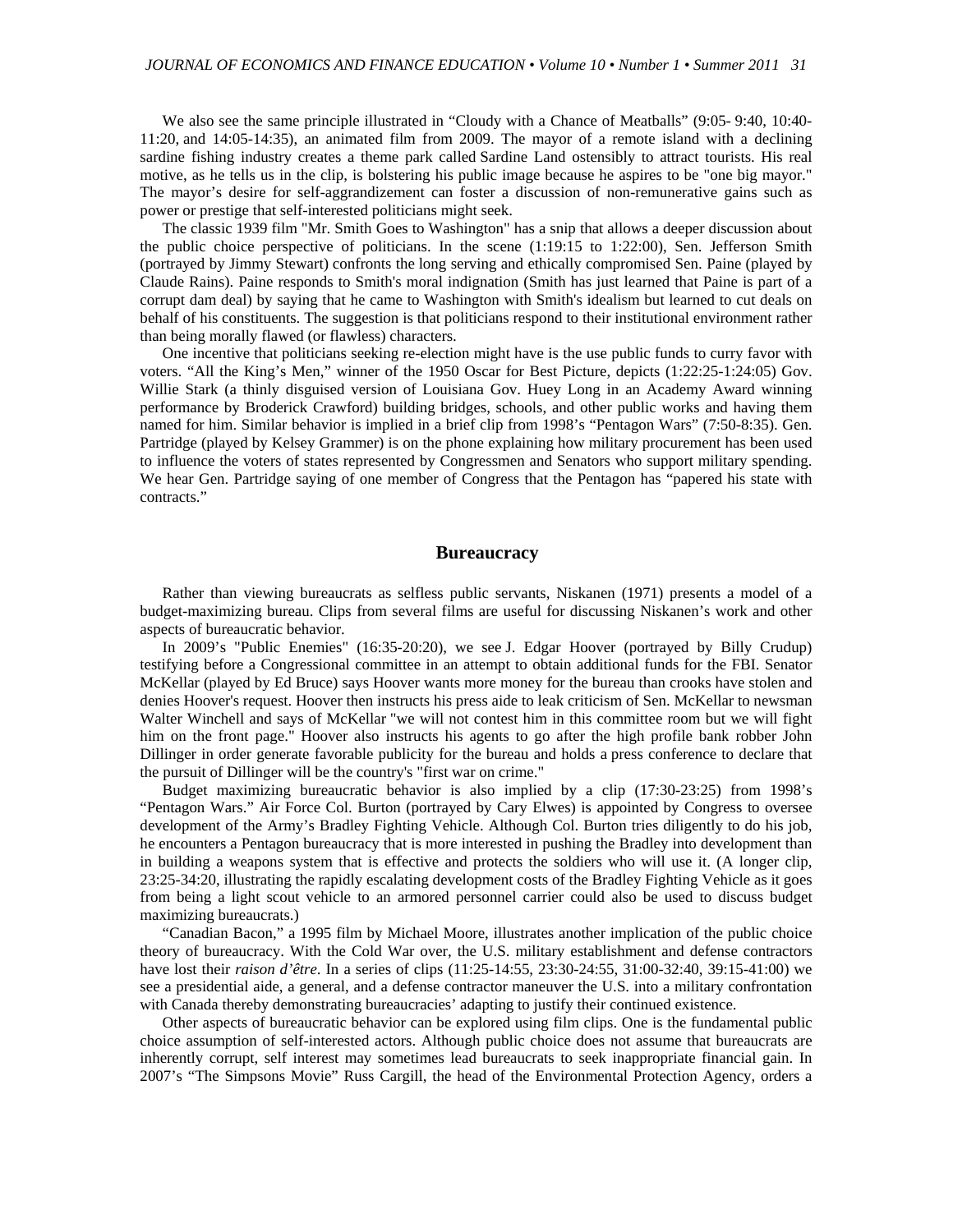glass dome placed over Springfield to contain an environmental disaster caused by the bumbling Homer Simpson. He then happily notes that he owns the firm that produced the dome.

The 2004 Academy Award winner for Best Foreign Language Film, "The Barbarian Invasions," also offers a useful scene (16:25-20:15) for discussing self-interested behavior of bureaucrats. A man is dying of cancer and is receiving treatment in a crowded hospital (we see patients on beds in the hallway). Yet the hospital has an unoccupied floor. The man's son approaches the hospital's administrator and union leader about arranging for the dying father to be moved to a room on the unoccupied floor. They refuse until offered side payments by the dying man's son. Their behavior is clearly motivated by self-interest rather than an idealistic devotion to serving the hospital's patients.

Such self-interested bureaucratic behavior is also evident in 2008's "Lower Learning" (7:10-8:40) when elementary school principal Harper Billings (played by Rob Corddry) solicits a \$15,000 bribe from a father in exchange for guaranteeing his daughter all A grades.

Another aspect of bureaucracy that can be illustrated using film clips is deadweight loss. 1998's "Pentagon Wars" also contains a scene (53:55-57:00) that humorously demonstrates this concept. Col. Burton wants to obtain some sheep to place inside a Bradley Fighting Vehicle during a test firing to assess the vehicle's worthiness for carrying soldiers. After encountering the Pentagon's Office of Ruminant Procurement which wants to take over one year to determine specifications for sheep that will be used in such tests, Col. Burton simply buys some from a farmer.

## **Voting**

In a famous scene (8:50-12:00) from "Monty Python and the Holy Grail" King Arthur encounters two peasants who question how he became king and why he is entitled to be their ruler. After hearing the Arthurian legend, one peasant remarks, "Strange women lying in ponds distributing swords is no basis for a system of government." The seeming absurdity of such a method of government provides an excellent jumping off point for introducing voting paradoxes, the possible randomness arising from using voting for collective decision making, or agenda setting (Tullock 2002). Instructors might then choose to discuss Arrow's (1951) well-known result that no voting system can simultaneously fulfill five seemingly reasonable and basic conditions (Rosen 2005, pp. 120-122).

The median voter model, which posits that the person whose preferences fall in the middle of a policy continuum will be the decisive voter, is a mainstay of public choice research (Downs 1957). An important implication of the median voter model is that candidates will move to the middle of the policy space to try to win elections. A good film for introducing the median voter model is 2008's "Swing Vote" (1:16:15- 1:20:05). Kevin Costner plays a good ole boy, Bud, who is accidentally thrust into the role of being the median voter in a U.S. presidential election. (When Bud plays pool instead of meeting his daughter as promised at the voting precinct, his goody-goody daughter sneaks into the polling place to cast his vote but miscasts it when she fears being caught by the precinct workers.) After election night neither candidate has a majority of the Electoral College votes, and the remaining state, New Mexico, is tied pending Bud's recasting his miscast vote. Over the next few days, as Bud is trying to decide which candidate to support, he seems to reveal preferences on policy issues such as abortion and gay marriage. We then see candidates adapting their positions to his utterances: e.g., the Democratic candidate (played by Dennis Hopper) comes out against abortion rights and the Republican candidate (played by Kelsey Grammer) endorses gay marriage. Hence, the clip shows candidates moving toward the center as the median voter model predicts.

Public choice scholars also examine the rationality of voting (Downs 1957). Since any single voter has an extremely low probability of being decisive, the act of voting appears irrational because the costs of voting outweigh the expected benefits. Short clips in two films address this issue. In "Wag the Dog" (27:30-28:00), one character tells another not to vote because "it's futile." And in "Election" (40:15-42:15), a candidate for student body president expresses skepticism that elections matter and whether people should vote by telling other students in her campaign speech "don't vote for me; don't vote at all."

A related concept is rational voter ignorance, the notion that because voters bear the full costs of becoming informed voters but share the benefits with the entire polity that it is rational not to become wellinformed about candidates and their stances on important issues. "The Distinguished Gentleman" contains two clips (13:40-19:20 and 21:10-24:15) that illustrate rational voter ignorance. A con man named Thomas Jefferson Johnson (played by Eddie Murphy) runs for Congress as "Jeff Johnson" following the death of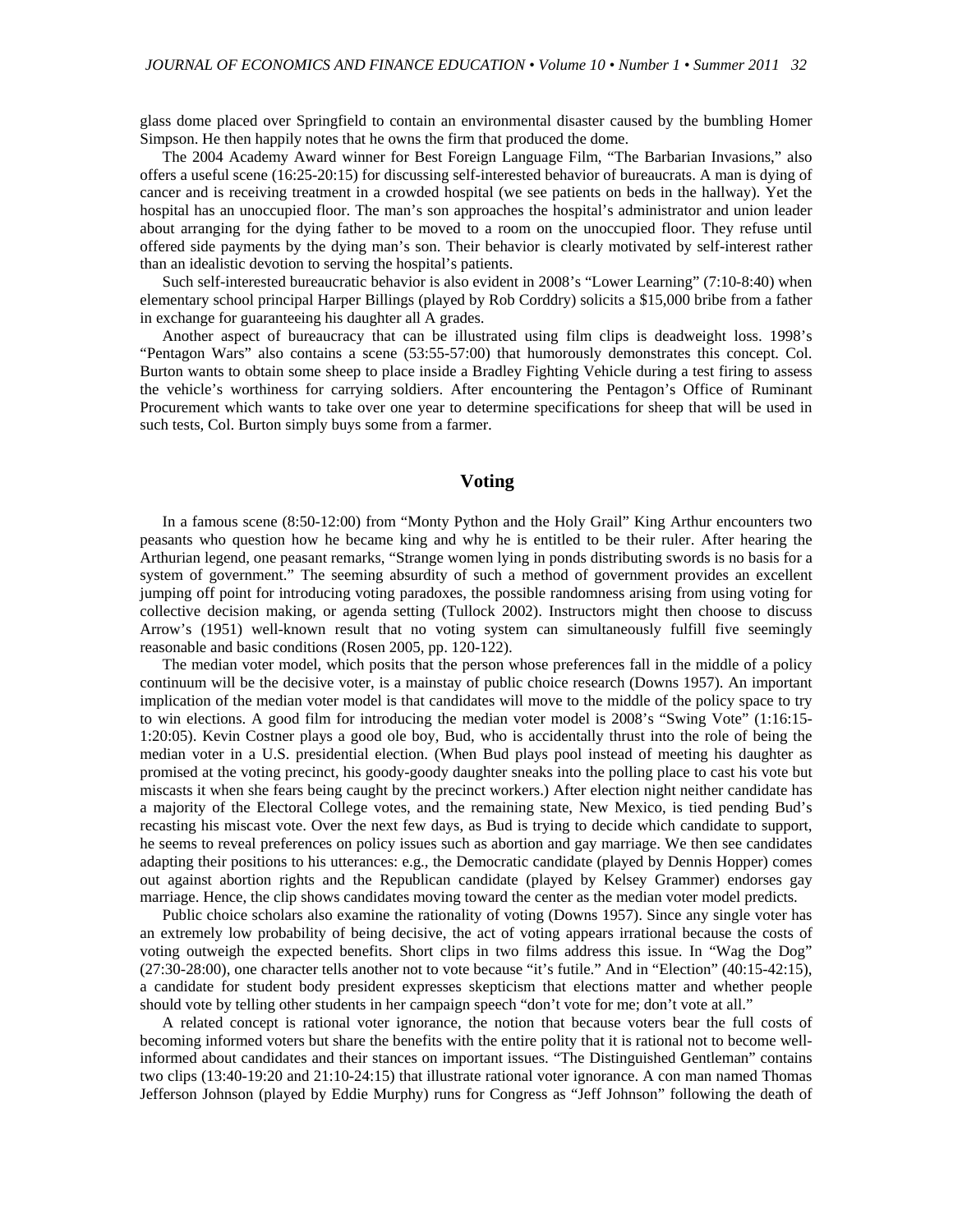the sitting Congressman (played by James Garner) who had the same name. In the clip, we see Murphy's character urging voters to vote for "Jeff Johnson, the name you know" while avoiding being seen (thereby giving away that he couldn't possibly be the Jeff Johnson who had represented the area because one is black and the other is white). We also see a couple entering their polling place and one remarking to the other that "we always vote for Johnson."

# **Logrolling**

In the public choice literature, the practice of vote trading or exchanging political favors is known as logrolling (see, for example, Tullock 1970). Several films contain examples of this concept.

The 2008 film "Milk" starring Sean Penn and Josh Brolin as members of San Francisco's Board of Supervisors contains a scene (1:02:15-1:03:50) in which Harvey Milk (Penn's character) asks Dan White (Brolin's character) to support a proposed ordinance banning employment discrimination against gays. White responds by pointing out that he's interested in keeping the city from locating a planned psychiatric hospital in his part of the city and asks Milk, "What do you say we watch out for each other's interests? I would really like that." Milk responds, "I'd really like that too, Dan."

"Charlie Wilson's War," a 2007 film starring Tom Hanks as the Congressman who secured U.S. funding for Afghan guerillas in the 1980s, contains several scenes depicting logrolling. In one clip (8:15- 9:25), Rep. Wilson agrees to a request to serve on the House Ethics Committee (because the Speaker thinks he'd be lenient) in exchange for being appointed to the Kennedy Center's Board of Directors (which would give Wilson free tickets to the Center's performances). In another scene (55:35-57:00), Rep. Wilson tells a CIA agent (played by Philip Seymour Hoffman) that he can secure \$40 million in funding for the Afghan fighters because he has accumulated many IOUs by providing his colleagues with yes votes on legislation that is important to them. We then see (1:19:50-1:20:10) a brief example of this sort of vote trading when Wilson tells some of his colleagues that he can get the Black Caucus to support their farm subsidy legislation if they will support his Afghan funding initiative.

1995's "The American President" also illustrates logrolling (1:21:40-1:23:25, 1:28:10-1:28:50). President Andrew Shepherd, played by Michael Douglas, drops his support for an environmental bill in exchange for getting some key senators to support his crime bill. This exchange of political favors angers the President's environmental lobbyist girlfriend Sidney Wade (played by Annette Bening) because he had promised to support her environmental legislation.

Politicians trading votes for personal benefits rather than voting in the public interest is illustrated in 1994's "The Madness of King George" (48:50-51:30). In the scene, the British Parliament is voting on a motion to appoint the Prince of Wales as Regent instead of his incapacitated father George III. We see Mr. Fox (played by Jim Carter), the Prince's leading supporter in Parliament, telling the Prince (Rupert Everett):

These are the nation's representatives. Some come to Parliament in the hope that they might serve their country. But most of them, being human, are here to fill their pockets. Pitt [the King's Parliamentary leader] and your father have done them very well... pensions, places... bribes. Once it is plain that Pitt is finished and there is no more swill in the trough, your Royal Highness will be made regent.

### **Rent Seeking**

Rent seeking, the political pursuit of gains that would not be earned engaging in the market process (Tullock 1967), is a common theme in many films.

In 2003's "Daddy Day Care" (27:50-28:05, 34:50-35:05, 39:35-39:50, 41:25-42:55, 48:30-50:00, 1:02:15-1:04:40, 1:07:45-1:08:10), Eddie Murphy plays a character who starts a daycare center after he loses his corporate job. The new daycare is fun for kids and lures customers away from an expensive and stuffy daycare center run by a character portrayed by Anjelica Huston. In response to losing customers in the market place, Huston's character attempts to stifle the competition from Murphy's new center by having the local daycare licensing bureau hassle Murphy's center over safety code violations.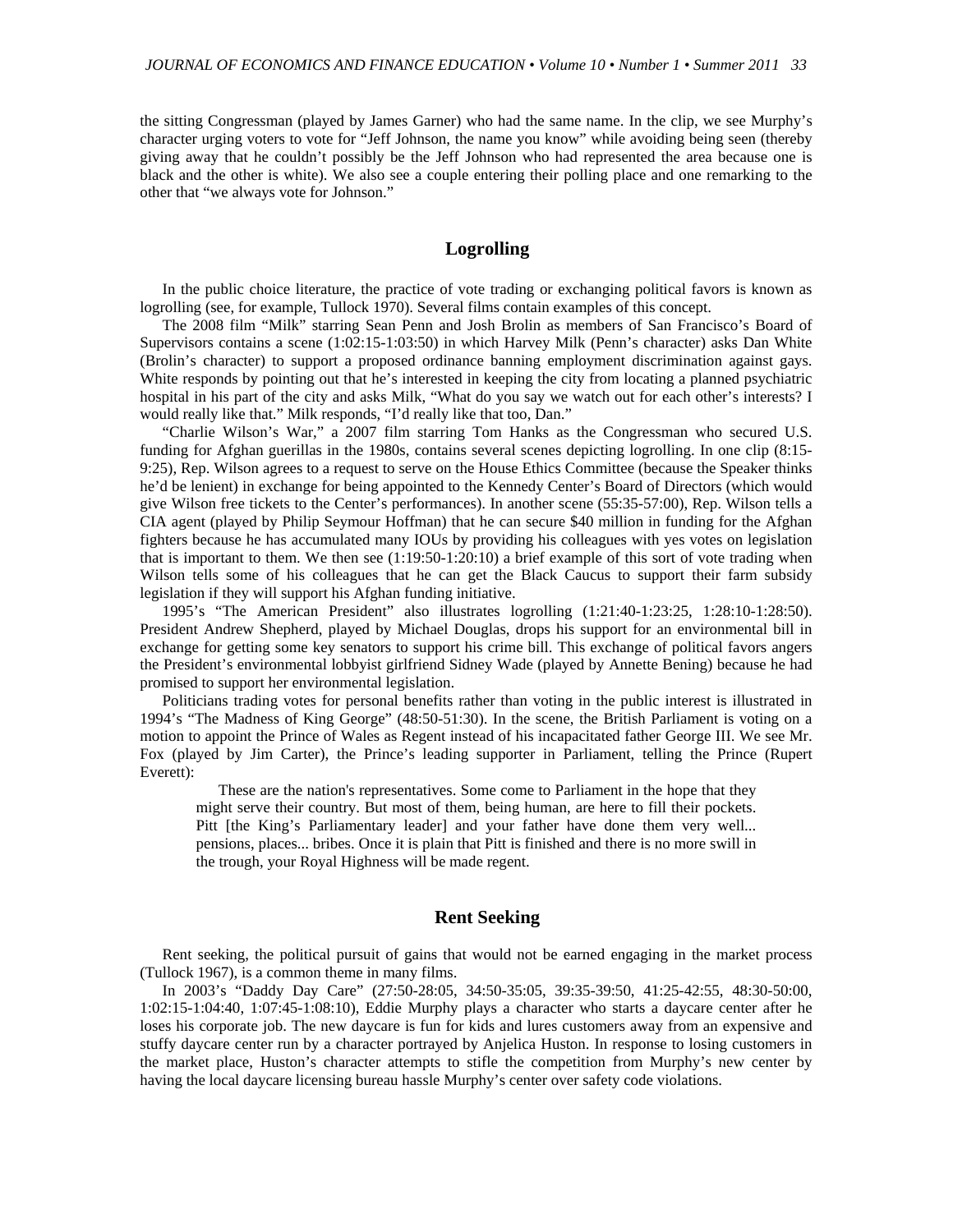A similar sequence is presented in the 2005 Iranian film "Border Café" (32:50-34:00, 45:50-47:15, 49:55-51:30, 1:07:55-1:08:05, 1:18:00-1:20:30, 1:35:00-1:37:00). A widow tries to re-open a family café after the passing of her husband. She is told by her brother-in-law who runs a competing café that, under Islamic law, women don't run cafes. When she insists on continuing to operate her café and leaves his business with few customers, he prompts the police harass the woman and ultimately close her café. One could also use this film to introduce Yandle's (1983) bootleggers and Baptists hypothesis. While some people might oppose the widow's working on moral grounds, her brother-in-law's opposition is motivated by remunerative gain rather than moral judgments.

While rents are unearned transfers, the true cost of rent seeking is the dissipation of resources by those trying to obtain rents. In 1992's "The Distinguished Gentleman" (35:20-36:35), newly elected Rep. Johnson (Eddie Murphy) is seated at a table with lobbyists from industries such as tobacco and asbestos. One lobbyist offers to sponsor a fund raising event for the new congressman thereby illustrating rent dissipation via lobbying and campaign contributions. In a subsequent scene (44:40-45:50), a congressional leader tells Rep. Johnson that he should join the Power and Industry Committee because "there's no better committee on the Hill if you're interested in fundraising." This clip's suggestion that Representatives might choose certain committees to gin up campaign contributions both reinforces the fundamental selfinterestedness assumption of public choice and provides an excellent basis for instructors to turn the discussion of rents to McChesney's (1997) work on rent extraction.

With clips from the acclaimed 2004 film "The Aviator," the discussion of rent seeking can be broadened to include the related concept of regulatory capture (Stigler 1971). After Pan Am leader Juan Trippe (played by Alec Baldwin) is unable to convince TWA's Howard Hughes (portrayed by Leonardo DiCaprio) not to offer competing flights across the Atlantic (1:24:50-1:26:45), Trippe turns to Senator Owen Brewster (played by Alan Alda) to introduce a Civil Aviation Bill that would hamper TWA's ability to compete with Pan Am (1:31:30-1:32:35, 1:35:40-1:36:50, 1:56:05-2:03:10). The clips illustrate the gains, in this case campaign contributions, prestigious committee chairmanship, and personal travel, that politicians can receive from pushing rent seeking legislation such as that favoring Pan Am.

 A similar process involving regulatory capture is at work in "Tucker: The Man and His Dream" (1:32:50-1:44:00) which chronicles the real life attempt of Preston Tucker (played by Jeff Bridges) to build a better automobile in the 1940s. The automobile that Tucker creates is way ahead of its time and comes with safety features that will cost the automakers in Detroit millions to compete with. The "Big Three" automobile companies in Detroit do not want to compete with a new company so they devise a strategy that will put Tucker out of business through political pressure and maneuvering.

## **Conclusion**

In recent years, there has been an increasing emphasis on moving from traditional "chalk and talk" lectures toward alternative means of teaching. An alternative pedagogy is the use of multimedia materials to introduce or illustrate material related to the course objectives. In this paper, we catalog many films that can be used to teach concepts of public choice economics.

## **References**

Arrow, Kenneth J. 1951. *Social Choice and Individual Values.* New York: John Wiley and Sons.

Becker, William E. 2004. "Good-bye Old, Hello New in Teaching Economics." *Australasian Journal of Economics Education* 1: 5-17.

Bransford, John D., Ann L. Brown, and Rodney R. Cocking, eds. 1999. *How People Learn: Brain, Mind, Experience, and School.* Washington, DC: National Academy Press.

Burgess, Cara A., Franklin G. Mixon, Jr., and Rand W. Ressler. 2010. "Twitter and the Public Choice Course: A Pedagogical Vignette on Political Information Technology." *Journal of Economics and Finance Education* 9: 6-9.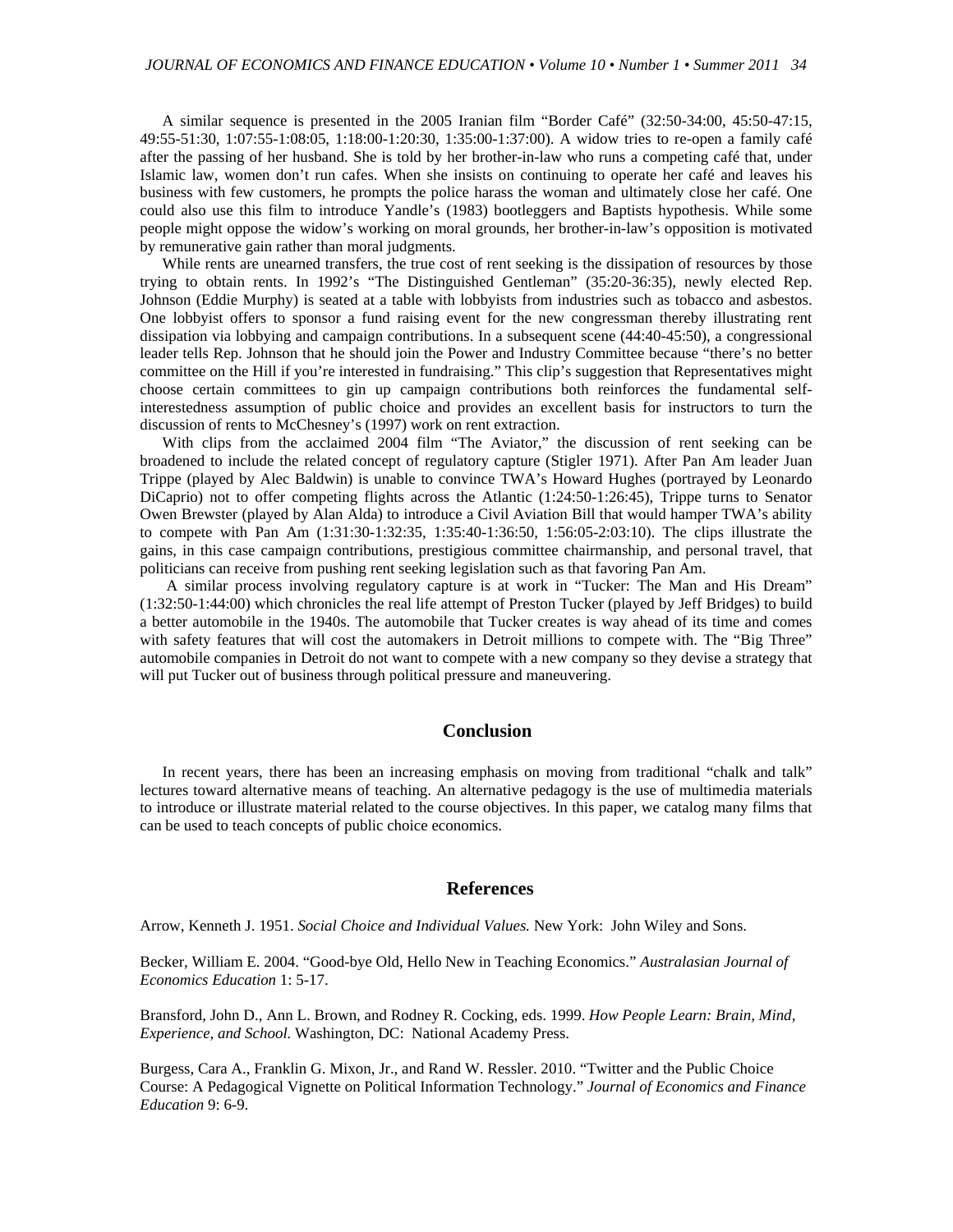Cowen, Paul.. S. 1984. "Film and Text: Order Effects in Recall and Social Inferences." *Educational Technology Research and Development* 32: 131-144.

Dixit, Avinash. 2005. "Restoring Fun to Game Theory." *Journal of Economic Education* 36: 205-219.

Downs, Anthony. 1957. *An Economic Theory of Democracy.* New York: Harper and Row.

Formaini, Robert. 2001. "Free Markets on Film: Hollywood and Capitalism." *Journal of Private Enterprise* 16: 123-129.

Ghent, Linda, Alan Grant, and George Lesica. 2010. *The Economics of Seinfeld*. http://yadayadayadaecon.com/

Gillis, Mark T., and Joshua Hall. 2010. "Using *The Simpsons* to Improve Economic Instruction Through Policy Analysis." *American Economist* 55: 84-92.

Gwartney, James D., Richard L. Stroup, Russell S. Sobel, and David A. Macpherson. 2011. *Economics: Private and Public Choice* (13<sup>th</sup> ed.). Mason, Ohio: South-Western Cengage Learning.

Hall, Joshua, and Robert A. Lawson. 2008. "Using Music to Teach Microeconomics." *Perspectives in Economic Education Research* 4: 23-36.

Hall, Joshua, Robert Lawson, and G. Dirk Mateer. 2008. "From ABBA to Zeppelin, Led: Using Music to Teach Economics." *Journal of Economic Education* 39: 107.

Kolowich, Steve. 2010. "Movie Clips and Copyright." *Inside Higher Education*. (http://www.insidehighered.com/news/2010/07/28/copyright)

Leet, Don, and Scott Houser. 2003. "Economics Goes to Hollywood: Using Classic Films to Create an Undergraduate Economics Course." *Journal of Economic Education* 34: 326-332.

Marshall, Alfred. 1920. *Principles of Economics* (8<sup>th</sup> ed.). New York: The Macmillan Company.

Mateer, G. Dirk. 2005. *Economics in the Movies.* Mason, Ohio: Thomson South-Western.

Mateer, G. Dirk, and Herman Li. 2008. "Movie Scenes for Economics." *Journal of Economic Education* 39: 303.

Mateer, G. Dirk, Andrew Rice. 2007. "Using Music Synchronized with Lyrics to Teach Economics." *Perspectives on Economic Education Research* 3: 53-64*.*

McChesney, Fred S. 1997. *Money for Nothing: Politicians, Rent Extraction, and Political Extortion*. Cambridge: Harvard University Press.

Niskanen William A. Jr. 1971. *Bureaucracy and Representative Government*. Chicago: Aldine-Atherton.

Rosen, Harvey.S. 2005. *Public Finance* (7<sup>th</sup> ed). New York: McGraw-Hill/Irwin.

Salomon, Gavriel. 1979. *Interaction of Media, Cognition, and Learning: An Exploration of How Symbolic Forms Cultivate Mental Skills and Affect Knowledge Acquisition.* San Francisco: Jossey-Bass.

Serva, Mark A., and Mark A. Fuller. 2004. "Aligning What We Do and What We Measure in Business Schools: Incorporating Active Learning and Effective Media Use in the Assessment of Instruction." *Journal of Management Education* 28: 19-38.